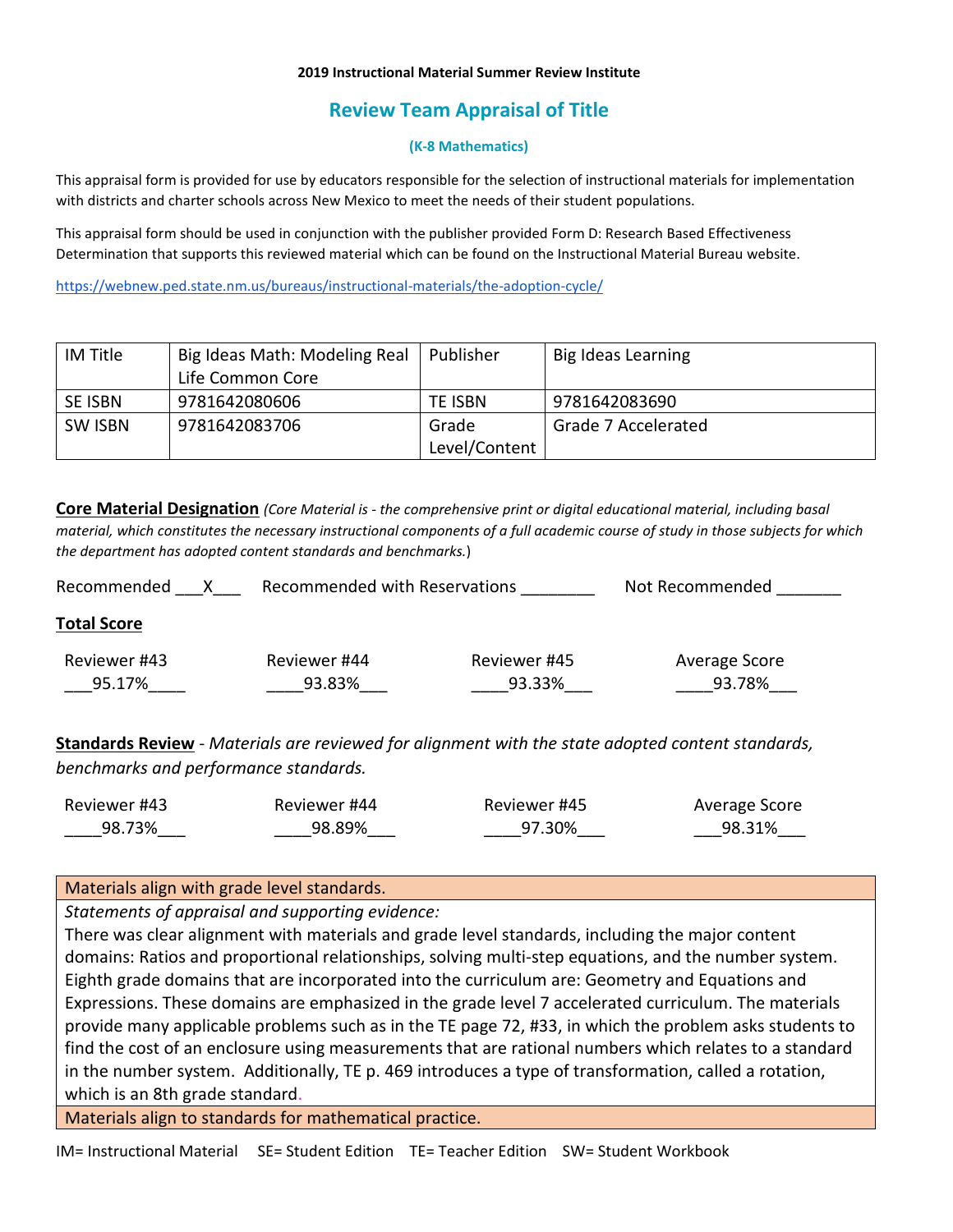*Statements of appraisal and supporting evidence:*

Mathematical practices were embedded and explicitly denoted and used throughout the text. In addition, the text included suggestions on how the teacher should incorporate the math practices into conversation throughout various activities in order to make the math practices more meaningful and relatable to the context of how and why they are used in the process of mathematical thinking and computations. Reviewers saw evidence of all eight math practices being used. For example, for math practice one (make sense of problems and persevere in solving them) in the regular 7th grade curriculum, students are required to use area models when multiplying rational numbers and they will use area models again to find quotients of rational numbers. In the accelerated portion, the 8th grade content TE p. T-760 math practice two is being addressed. In this problem, students are asked to reason abstractly and quantitatively when they analyze the impact running zero miles in two days will have on a mean of 1.5 miles run per day.

# Materials show aspects of rigor.

*Statements of appraisal and supporting evidence:*

In *Big Ideas Math: Modeling Real Life Common Core*, Grade 7 Accelerated, all four quarters were balanced in aspects of rigor. The materials targeted conceptual learning in the different *Exploration* and *Examples* sections. *Modeling Real Life* problems integrated application of all the domains as there was applicable problems in each section of the book. An example, TE pg. 236 #31 models a real life contextual problem using percents. The *Practice* and *Review & Refresh* sections gave opportunity for procedural skills and fluency. For instance, in chapter 15.1 Finding Square Roots, the *Exploration* allows students to conceptualize and understand the square root by using squares of numbers and areas of squares. The *Examples* models how to find the square root of a number. The practice affords students the opportunity to practice the procedures and become fluent in various concepts throughout the material. The application problems relate real life situations to square roots.

**Math Content Review** - *Materials are reviewed for relevant criteria pertaining to the support for teachers and students in the specific reviewed content area.*

| Reviewer #43 | Reviewer #44 | Reviewer #45 | Average Score |
|--------------|--------------|--------------|---------------|
| 85.71%       | 82.14%       | 78.57%       | 82.14%        |

Materials are consistent with grade level content, supporting the intent of the delivery and understanding of mathematics.

*Statements of appraisal and supporting evidence:*

The design of the material allows for consistency with grade level content. The text integrates previous standards throughout the text. For example, concepts from 7th grade are built upon with 8th grade standards. For instance, in 7th grade geometry unit, students are expected to use formulas when finding volume, surface area, and area. The 8th grade standards extend the learning in chapter 16 where students conceptualize volumes of cones, cylinders, and spheres. Additionally, students recall information such as order of operations, exponents, and rational numbers, from earlier standards mastery in order to solve applicable geometry problems.

Materials support student learning of mathematics.

*Statements of appraisal and supporting evidence:*

Student learning of grade level mathematics is evident, as standards are embedded throughout the text. In addition, the materials contain self-assessments allowing students to monitor their own learning and progress of mathematics. There are a variety of resources where students can engage with math content

IM= Instructional Material SE= Student Edition TE= Teacher Edition SW= Student Workbook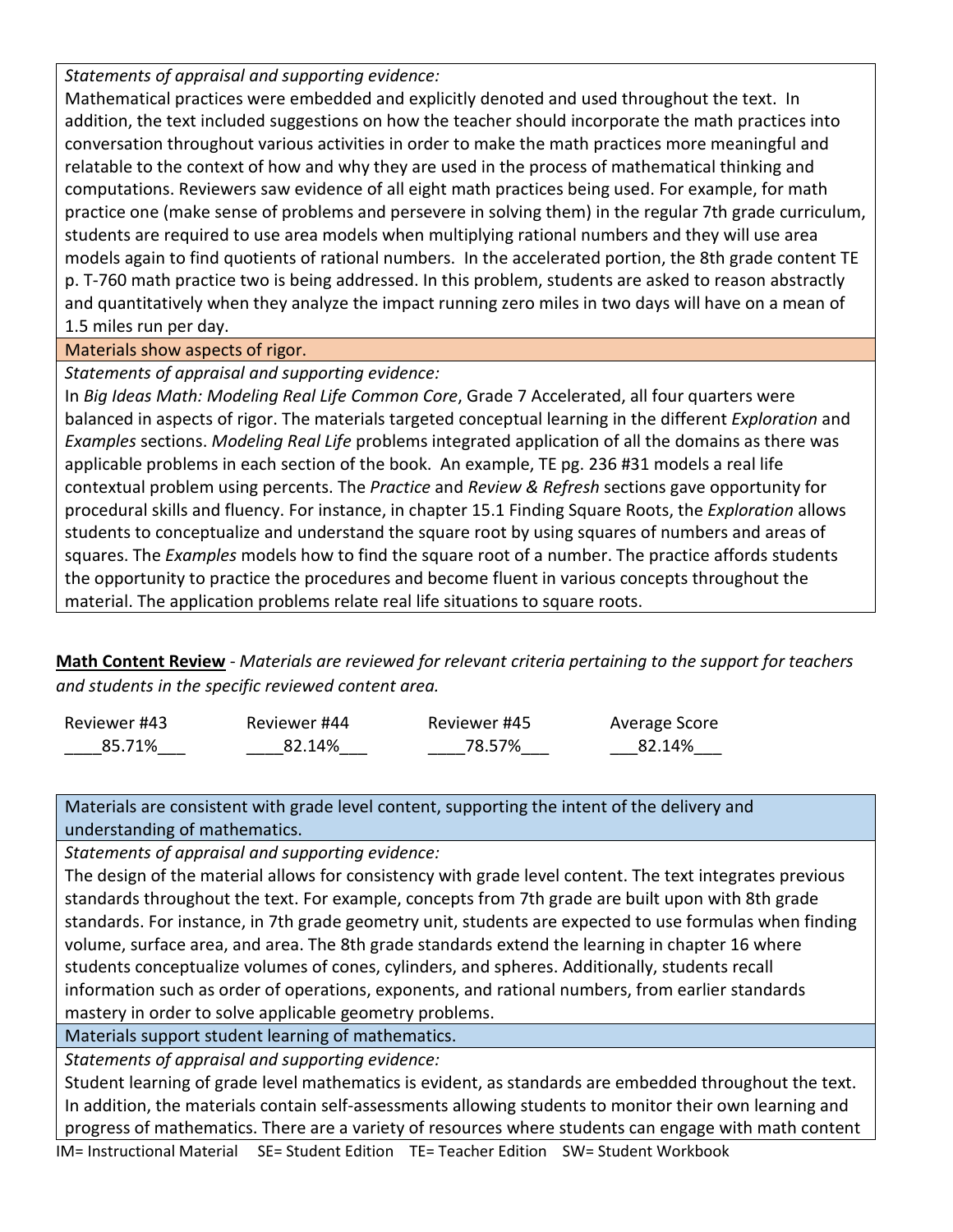in order to enhance their mathematical knowledge. This is seen when students are able to watch STEAM videos, use manipulatives, use tools (geometry software), engage in collaborative learning and dialogue, and extend their learning through the use of models and performance tasks.

**All Content Review** - *Materials are reviewed for relevant criteria pertaining to the support for teachers and students in the material regarding the progression of the standards, lesson structure, pacing, assessment, individual learners and cultural relevance.*

| Reviewer #43 | Reviewer #44 | Reviewer #45 | Average Score |
|--------------|--------------|--------------|---------------|
| 87.80%       | 83.54%       | 83.32%       | 84.55%        |

## Materials are consistent with the progression in the standards.

*Statements of appraisal and supporting evidence:*

The materials correlate with the progression in the standards for grade 7 and include some domains from 8th grade to make it a compacted pathway so that students may reach Algebra I by their 8th grade year. They describe how the standards being taught at the current grade level correlate with the 6th, 8th, and high school standards. In addition, in each chapter there is an overview of the progression, which describes how the material will tie in with their previous, current, and future learning. For example, in chapter 5 on p. T-180B the material has a progression's table for ratios and proportional relationships that shows what students learned in 6th grade, what they will be learning in 7th grade, and how that will tie into what they will be learning in 8th grade.

Materials foster coherence through connections at a single grade, where appropriate and required by the standards.

*Statements of appraisal and supporting evidence:*

The materials build on the standards throughout the 7th grade accelerated curriculum and there is a coherent connection where appropriate. In instances where standards naturally connect or build upon each other, there is opportunity for intertwining of two or more standards. For example in the SE, p. 367 *Finding the Circumference*, students may need to use operations of rational numbers to solve the circumference of a circle. In order for the student to determine the circumference of the circle (which is under the Geometry domain), the student is required to use operations with rational numbers (which is a standard in the Number System). In the accelerated version of this curriculum, students are determining missing side lengths of right triangles using the Pythagorean Theorem (Geometry domain). This ties in previous learning such as square roots (Number System domain) and solving multi-step equations with rational and irrational numbers (Expressions and Equations domain).

Materials are well designed and take into account effective lesson structure and pacing.

*Statements of appraisal and supporting evidence:*

There is a suggested pacing guide in the seventh grade accelerated, *Big Ideas Math: Modeling Real Life Common Core*, p. xxvi-xxvii, which addresses the number of days each section and chapter should take. The design takes into account effective lesson structure, yet it fails to specify the amount of time that should be designated for each lesson. Every lesson starts out conceptually then leads into practice and application. An example of this is seen in the regular 7th grade TE, pg. xvi which shows how each section is broken into exploration of the concept, followed by practice lessons, and towards the end of the chapter is Connecting Concepts, Chapter Review, Practice Test, and Cumulative Test.

Materials offer teachers resources and tools to collect ongoing data about student progress on the standards.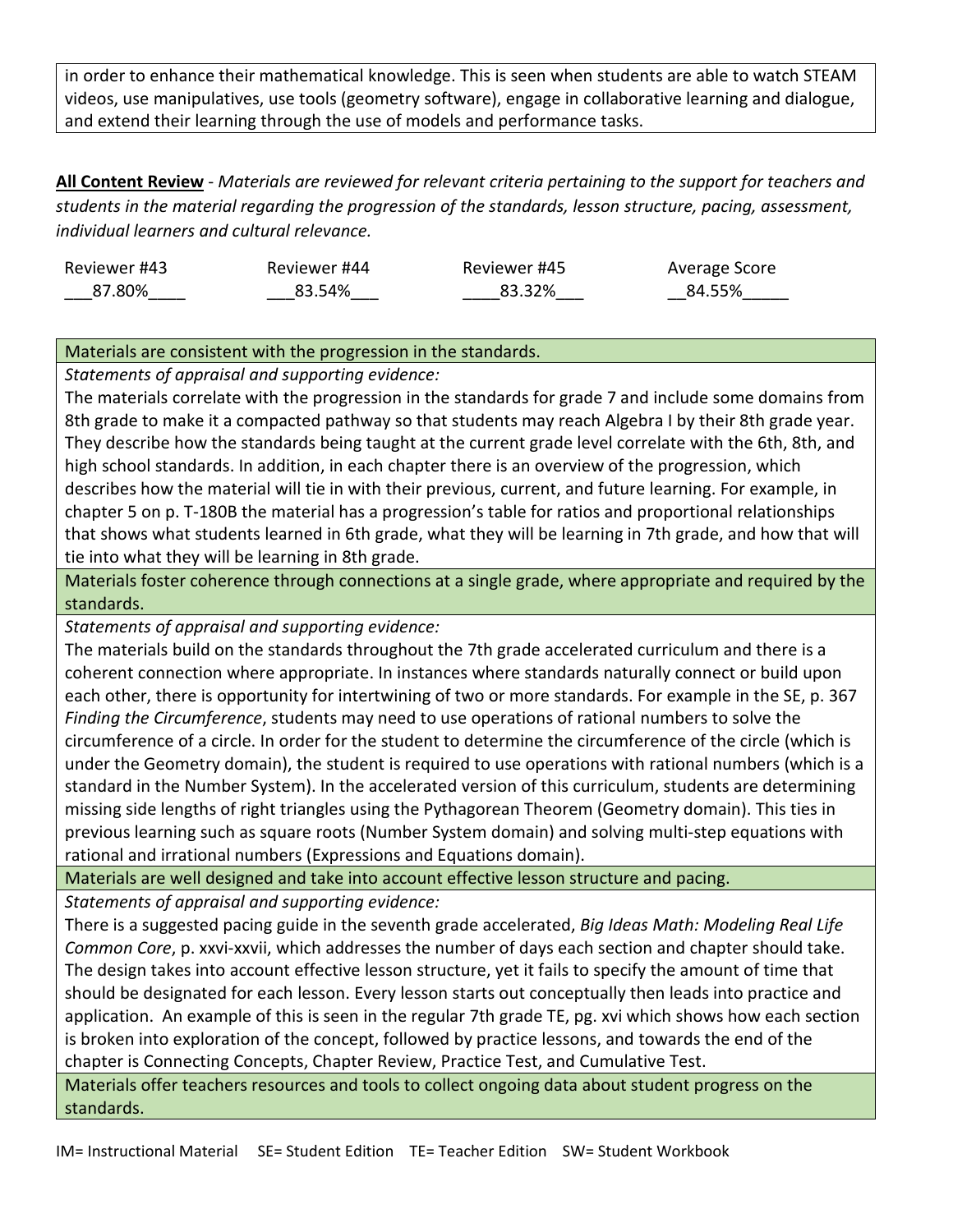*Statements of appraisal and supporting evidence:*

*Big Ideas Math: Modeling Real Life Common Core,* grade 7 accelerated, offers a variety of resources and tools to collect ongoing data about student progress on the standards. In the text, the following are available to assess both formatively and summatively: *Explorations*, *Try Its* and *Self-Assessments*, *Connecting Concepts*, and *Cumulative Practices*. Through the ancillaries and technology the following are available: *Quizzes and Tests, Alternative Assessments*, *Performance Tasks*, and the *Dynamic Assessment System*.

Materials give all students extensive opportunities and support to explore key concepts.

*Statements of appraisal and supporting evidence:*

The material contains extensive opportunities and support to explore key concepts. For example, students are asked to engage in cooperative learning tasks throughout the material that ensure they are strengthening and enriching their learning of key concepts. Students encounter varying Depth of Knowledge levels (TE #1, p. xxxvii), reaching higher cognitive demand as the section progresses. In addition, the examples serve as a reference, which model the expectation of the key concept. Explorations, lessons, and practice problems range from level 1 to level 3, while the assessment portion emphasizes more level 3 questions which prepare students for rigorous high stakes assessment.

Materials support effective use of technology to enhance student learning. Digital materials are accessible and available in multiple platforms.

*Statements of appraisal and supporting evidence:*

The materials support effective use of technology to enhance student learning and are accessible on multiple platforms. Although the publisher offers accessibility on multiple platforms, reviewers were only able to access and confirm the platforms on devices they had at hand i.e. Apple and HP laptops, and Android phone. Technology used to enhance student learning includes: STEAM videos, Skills Trainer, Lesson Tutorial Videos, and the Dynamic Student Edition.

Materials can be easily customized for individual learners.

*Statements of appraisal and supporting evidence:*

The teacher is easily guided to customize materials for students within the seventh grade accelerated math band who are emerging, proficient, advanced, and English Learners. For example, there are different parts in the text which offer ELL support for tasks that include written response or when they are in the Exploration section of the book. Vocabulary support is incorporated into every lesson where students can learn about vocabulary using graphic organizers, through collaborative discussion, and by referencing root words. Also, there are examples throughout the text that allow for the use of Frayer Models so that students gain a better understanding of vocabulary and clear up any misconceptions they may have about the word. Lastly, in TE #1 on p. xxix, the text offers a Response to Intervention section, which provides customization of learning based on the three tier levels. Evidence of this is seen when the materials encourage teachers to use the "Skills Trainer," "Skills Review Handbook," and, "Game Library" for those students who fall under Tier 2 and are in need of strategic intervention.

Materials take into account cultural perspectives.

*Statements of appraisal and supporting evidence:*

*Big Ideas Math*, grade 7 accelerated materials correlate to the Contributions Approach which is a level 1 (James Banks, *Cultural Perspectives*). Although there are examples that tie in with our nation's culture, there is minimum evidence supporting local and state culture. Examples supporting cultural perspectives were difficult to find throughout the curriculum because the material was more content specific (i.e. mathematical visuals such as: tables, graphs, diagrams). Consequently, there are few instances that provide opportunities for students to be exposed to a variety of demographic problems that are relevant and supportive to students of diverse cultural perspectives.